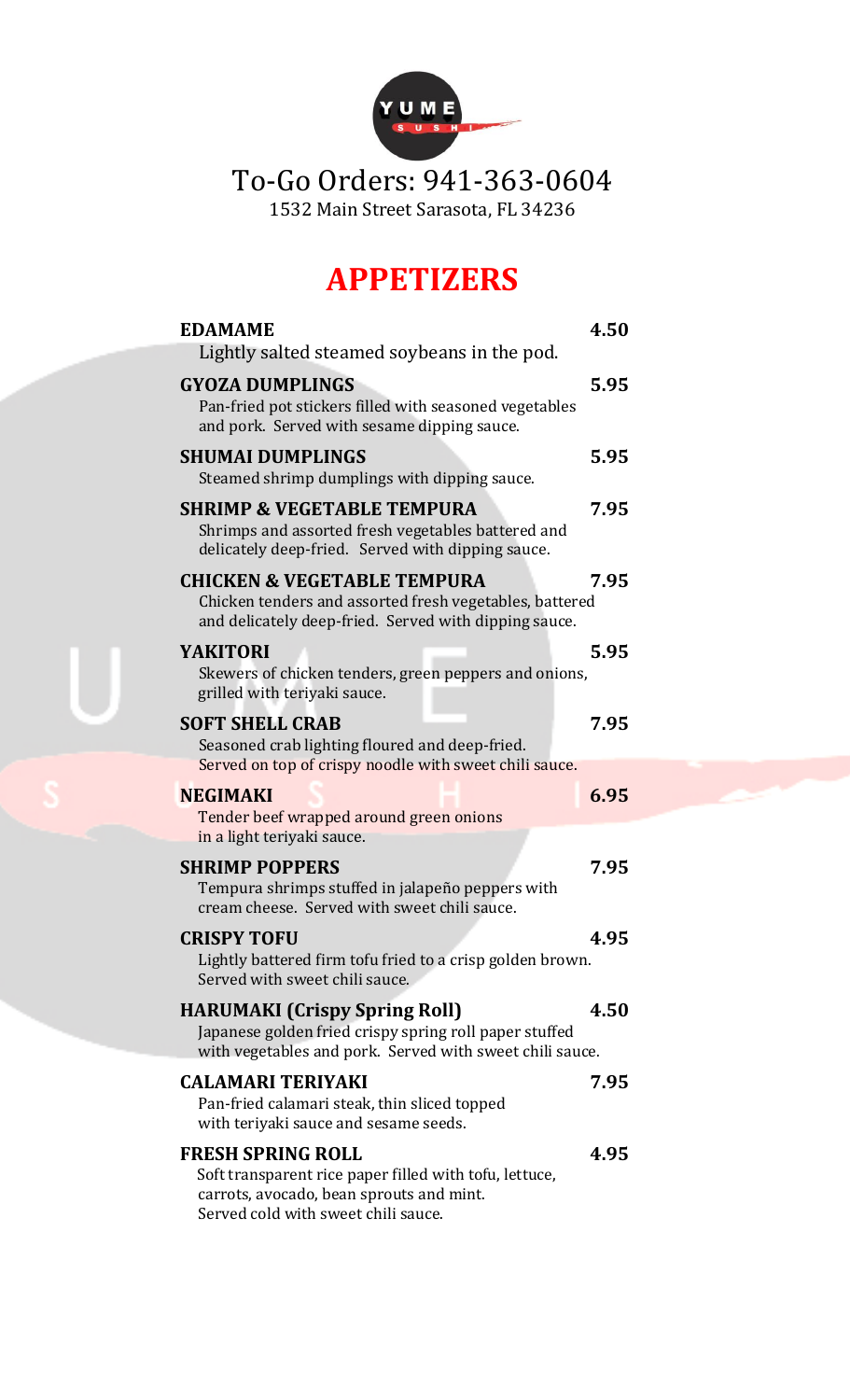# **CHILLED APPETIZERS**

| <b>TUNA TATAKI</b><br>Thinly sliced tuna loin lightly seared and served<br>with our special ponzu sauce.                         | 9.95 |
|----------------------------------------------------------------------------------------------------------------------------------|------|
| HAMACHI JALAPEÑO<br>Thin-sliced yellowtail topped with thin sliced<br>jalapeño served with ponzu sauce and scallions.            | 9.95 |
| <b>MANGO S&amp;S</b><br>Fresh thin sliced salmon sashimi topped with mango salsa                                                 | 9.95 |
| <b>WHITE APES SPECIAL</b><br>Thin sliced seared white tuna served with<br>spicy ponzu sauce and topped with fresh sliced ginger. | 8.95 |
| <b>UZUZUKURI</b><br>Thin sliced white fish bedded with shredded daikon,<br>served with ponzu sauce and scallions.                | 7.95 |

# **SOUP & SALAD**

| <b>MISO SOUP</b><br>Traditional soybean base, seaweed, tofu & scallions.                                                                                                                            | 2.95 |
|-----------------------------------------------------------------------------------------------------------------------------------------------------------------------------------------------------|------|
| <b>CLEAR SOUP</b><br>Clear broth soup served with mushrooms & scallions.                                                                                                                            | 2.95 |
| <b>HOUSE SALAD</b><br>Mixed lettuce, shredded carrots, purple cabbage<br>topped with our special ginger dressing.                                                                                   | 2.95 |
| <b>WAKAME SEAWEED SALAD</b><br>Precious wakame seaweed marinated with<br>seasoned sesame dressing.                                                                                                  | 4.25 |
| <b>IKA SANSAI</b><br>Marinated squid salad with ginger and sesame seeds.                                                                                                                            | 4.95 |
| <b>SUNOMONO SALAD</b><br>Thin sliced octopus, shrimp, crabstick bedded<br>with cucumber topped with ponzu sauce.                                                                                    | 6.95 |
| <b>SPICY TUNA SALAD</b><br>Freshly sliced tuna mixed with Japanese spices.<br>Served on the bed of romaine lettuce, cucumber,<br>tomatoes, avocado and daikon.<br>Topped with masago and scallions. | 9.95 |
| <b>YUME SALAD</b><br>Exach white fight quality coalliers fight no and avance                                                                                                                        | 8.95 |

Fresh white fish, crabstick, scallions, fish roe and orange slices mixed with sesame oil in a spicy Japanese sauce.

# **CHEF'S SPECIAL**

### **YUME PIZZA 12.95**

Crispy sushi rice crust served with your choice of tuna, salmon or yellow tail and topped with crabstick, special spicy mayo sauce, masago and scallions.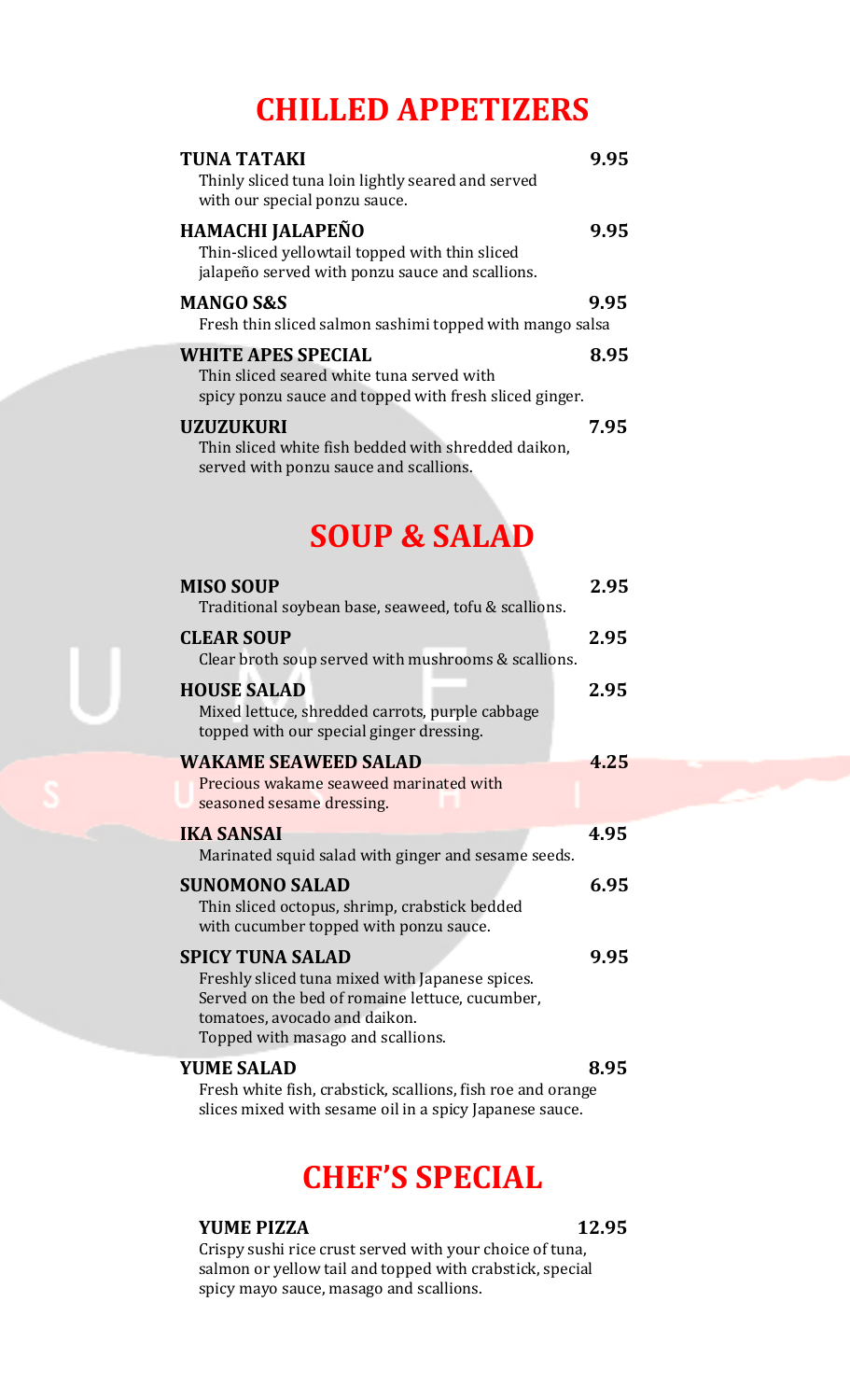### **ORGAMI STACK 10.95**

Seasoned sushi rice stack up between salmon and tuna. Topped with masago, scallions and chef's secret sauce.

#### **TUNA á la BOMB 12.95**

Fresh tuna loin stuffed with crab salad lightly deep-fried with panko.Served on top of refreshing cucumber salad.

#### **3 A.M. SPECIAL 11.95**

Baked salmon and white fish on top of seaweed and rice with chef's special sauce.

#### **CRISPY TARTARE 10.95**

Cubed tuna or salmon mixed with our special sauce and scallions served with shrimp-flavored rice crackers.

#### **DYNAMITE MUSSELS 8.95**

Half shell mussels baked with crab meat, masago and wasabi sauce.

#### **YUME TACO** 11.95

Chopped tuna and salmon, mixed with sweet chili garlic, sesame oil, draped over crabstick medley of spicy mayo, eel sauce and a touch of lime.

### **HAWAIIAN 5-0 SALAD 9.95**

A mix of diced tuna, salmon, white fish, pineapple, tomatoes, red onions, jalapeño peppers, seasoned with cilantro, chili garlic sauce and finish off with a squeeze of lime. Served in martini glass.

#### **DEVIL'S PEAK** 8.95

Salmon, crabstick, avocado, jalapeño and scallions with a mix of four Mexican cheeses fried in a tortilla and topped with mango salsa

Warning: Consuming raw or undercooked meats, poultry, seafood, shellfish or eggs may increase your risk of foodborne illness.

## **FROM THE GRILL**

(All grill entrees served with a side of steamed Japanese rice and your choice of soup or salad)

### **HAMACHI KAMA 14.95**

Yellowtail collar (bone in) grilled to perfection with salt and peppers. Served with our ponzu sauce and bedded with mixed vegetables.

### **CHICKEN TERIYAKI 14.95**

Grilled chicken breast served on top of steamed vegetables and topped with ours special teriyaki sauce.

#### **BEEF TERIVAKI 14.95**

Grilled beef sirloin served on top of the steamed vegetables and topped with ours special teriyaki sauce.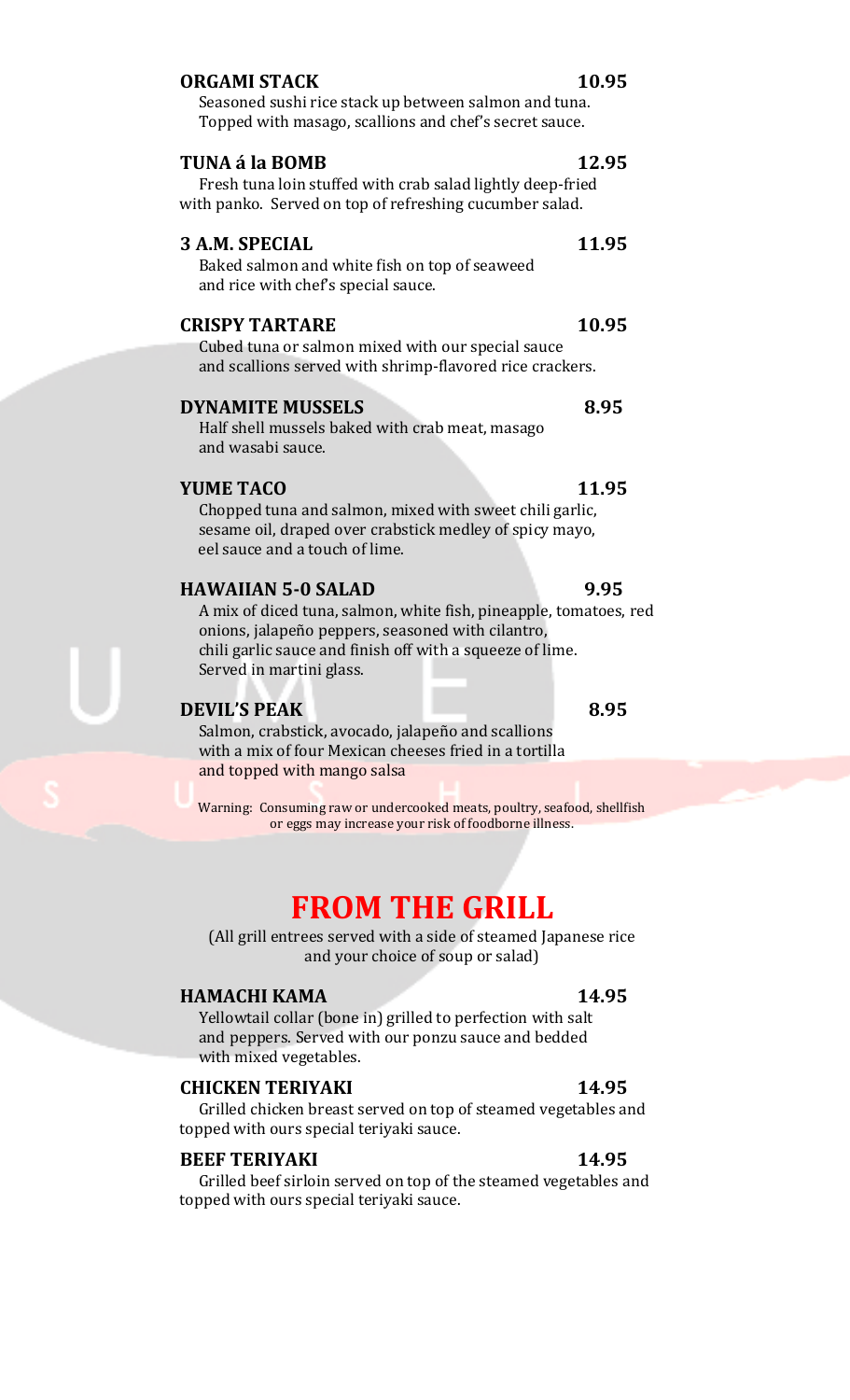# **GRILL OF THE SEA**

(Our freshly selected fish are grilled to perfection and served on top of steamed vegetables with your choice of sauce: ginger, basil, garlic peppers or teriyaki) -All meals come with a side of soup or salad and steamed rice-

| <b>TUNA LOIN</b> | 19.95 |
|------------------|-------|
| <b>SALMON</b>    | 18.95 |
| <b>SEA BASS</b>  | 23.95 |
| <b>GROUPER</b>   | 18.95 |
| <b>SHRIMPS</b>   | 16.50 |
| <b>SCALLOPS</b>  | 16.50 |

# **FRIED RICE**

Japanese rice stir-fried with soy sauce, minced carrots, onions, peas and your choice of meat. Sprinkled with scallions and sesame seeds.

| <b>VEGETABLES</b>           | 11.95 |
|-----------------------------|-------|
| <b>CHICKEN</b>              | 12.95 |
| <b>PORK</b>                 | 12.95 |
| <b>BEEF</b>                 | 12.95 |
| <b>SHRIMP</b>               | 13.95 |
| <b>COMBINATION</b>          | 14.95 |
| (Shrimps, Chicken and Beef) |       |

## **KATSU DINNERS**

(All katsu dinners served with Japanese steamed rice, and your choice of soup or salad.)

| <b>CHICKEN KATSU</b><br>Marinated chicken breast, lightly fried and served<br>with sautéed vegetables in a Japanese sauce.               | 14.95 |
|------------------------------------------------------------------------------------------------------------------------------------------|-------|
| <b>BEEF KATSU</b><br>Marinated beef wrapped with asparagus,<br>fried golden brown and served with katsu sauce<br>and sautéed vegetables. | 14.95 |
| <b>TON KATSU</b><br>Marinated pork loin, lightly fried and served with<br>sautéed vegetables in a Japanese sauce.                        | 14.95 |
| <b>SHRIMP KATSU</b><br>Lightly battered jumbo shrimps deep-fried served<br>with sautéed vegetables in a Japanese sauce.                  | 15.95 |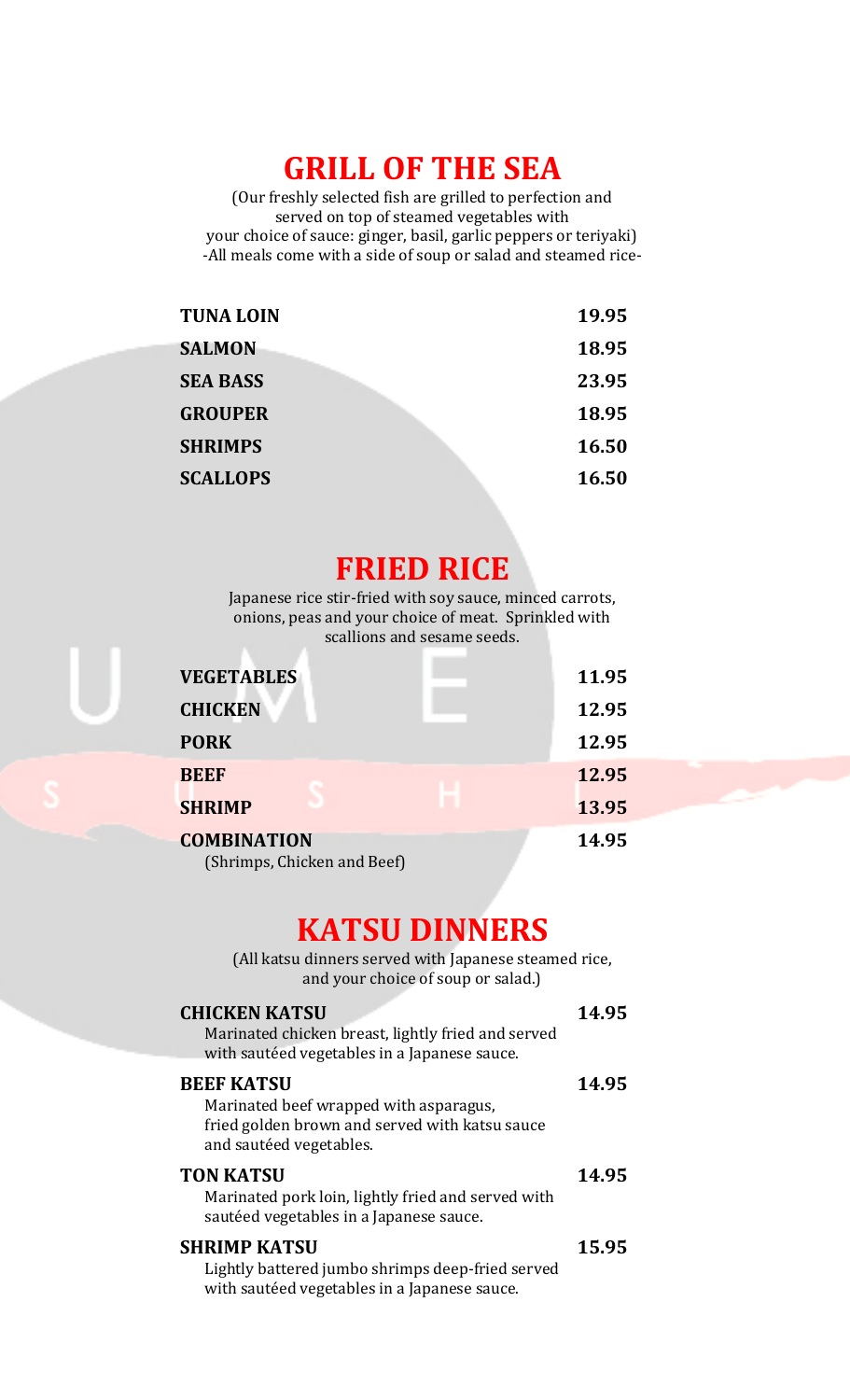# **TEMPURA DINNERS**

(All tempura dinners served with miso soup or ginger salad and steamed rice)

### **CHICKEN & VEGETABLES TEMPURA 13.95**

Chicken breast and fresh vegetables, lightly battered and deep-fried. Served with tempura dipping sauce.

#### **SHRIMPS & VEGETABLES TEMPURA 15.95**

Tender jumbo shrimps and fresh vegetables, lightly battered and deep-fried. Served with dipping sauce.

#### **SCALLOPS & VEGETABLES TEMPURA 15.95**

Fresh selected sea scallops and fresh vegetables, lightly battered and deep fried. Served with tempura dipping sauce.

### TOFU & VEGETABLES TEMPURA 12.95

Our best tofu and fresh vegetables, lightly battered and deep-fried. Served with tempura dipping sauce.

### **VEGETABLES TEMPURA 12.95**

Fresh sweet potatoes, asparagus, squash and broccoli, lightly battered and deep-fried. Served with tempura dipping sauce.

### **SOFT SHELL CRAB TEMPURA** 16.50

Seasoned crab lightly battered and deep-fried. Served with your choice of sauce and bedded with steam vegetables.

# **BENTO BOX \$21.95**

(All bento box dinners are served with rice, miso soup, pork dumpling and ginger salad. Please pick TWO items from below. – No duplicated please)

| <b>SHRIMP &amp; VEG. TEMPURA</b> | TUNA ROLL (6 pcs)                       |
|----------------------------------|-----------------------------------------|
| <b>CHICKEN &amp; VEG TEMPURA</b> | <b>SALMON ROLL (6 pcs)</b>              |
| <b>STIR-FRY VEGETABLES</b>       | <b>CALIFORNIA ROLL (8 pcs)</b>          |
| <b>VEGGIE TERIYAKI</b>           | <b>SPICY TUNA ROLL (8 pcs)</b>          |
| <b>CHICKEN TERIYAKI</b>          | <b>SPICY SALMON ROLL (8 pcs)</b>        |
| <b>VEGETABLES TEMPURA</b>        | <b>GARDEN ROLL (8 pcs)</b>              |
| <b>BEEF TERIYAKI</b>             | <b>SUSHI</b> (Chef's choice of 4 pcs)   |
| <b>CRISPY TOFU</b>               | <b>SASHIMI</b> (Chef's choice of 4 pcs) |

## **NOODLES**

#### **VEGETABLES YAKI UDON 11.95**

Thick Japanese noodles stir-fried with vegetables in a garlic flavored soy sauce.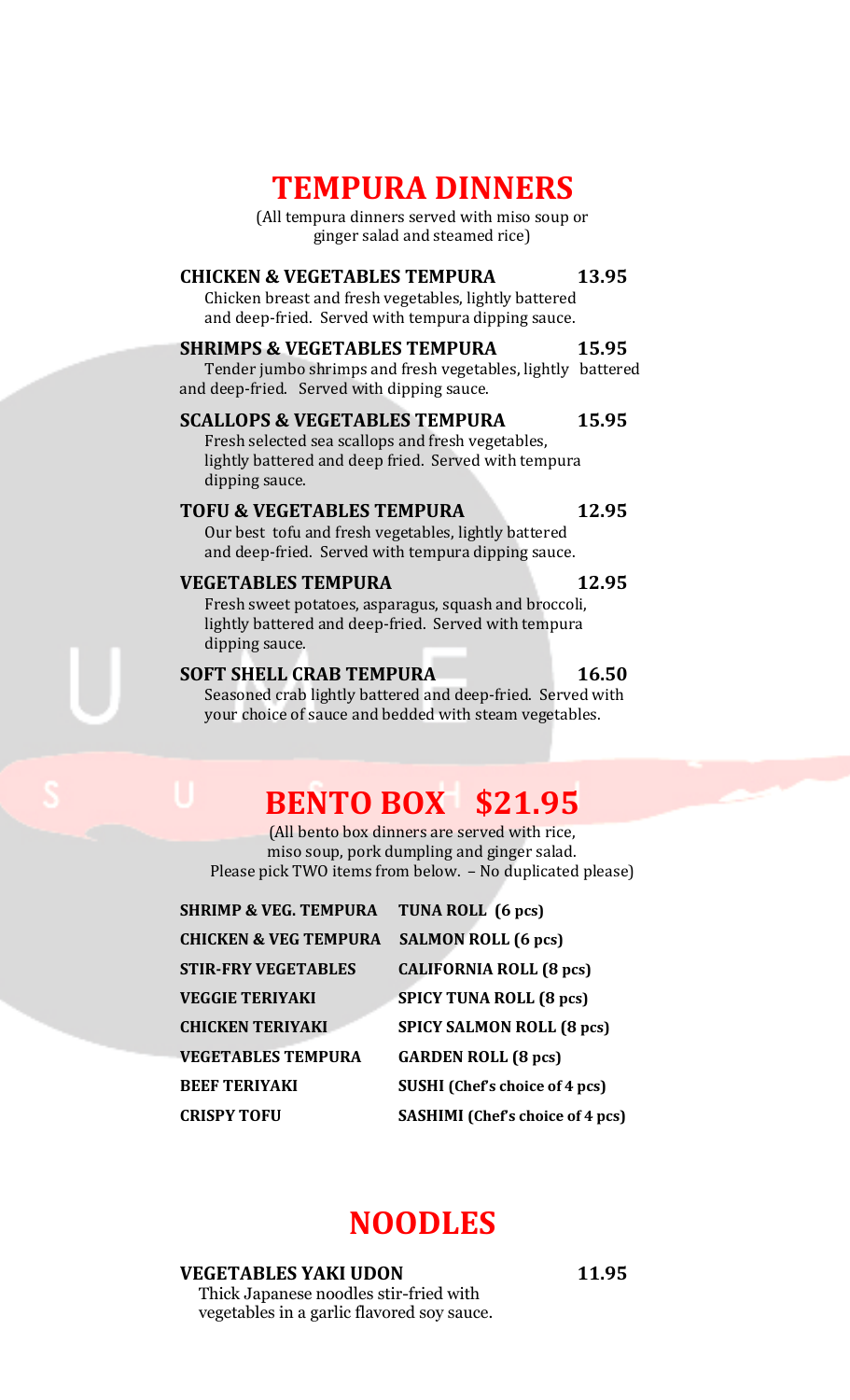| <b>CHICKEN YAKI UDON</b><br>Thick Japanese noodles stir-fried with vegetables<br>and chicken breast in a garlic flavored soy sauce. | 12.95 |
|-------------------------------------------------------------------------------------------------------------------------------------|-------|
| <b>SHRIMPS YAKI UDON</b><br>Thick Japanese noodles stir-fried with vegetables<br>and jumbo shrimps in a garlic flavored soy sauce.  | 13.95 |
| <b>TEMPURA UDON SOUP</b><br>Thick Japanese noodles in a seasoned hot broth<br>served with shrimps and vegetables tempura.           | 14.95 |
| <b>VEGETABLES UDON SOUP</b><br>Thick Japanese noodles in a seasoned hot broth<br>mixed with vegetables.                             | 11.95 |
| <b>HOT MAMA SOUP</b><br>Spicy seafood udon noodles soup with vegetables.                                                            | 14.95 |

# **THAI ENTREES**

(Choice of meat or seafood quickly sautéed with your choice from the selection listed below)

| <b>CHICKEN, PORK, or BEEF</b> | 12.95 |
|-------------------------------|-------|
| <b>SHRIMP or SCALLOP</b>      | 13.95 |
| <b>TOFU or VEGGIE</b>         | 11.95 |

### **GARLIC and BLACK PEPPERS**

Minced fresh garlic and black peppers bedded with broccoli, snow peas, carrots, celery and cabbage.

#### **GINGER SAUCE**

Sliced fresh ginger, onions, snow peas, bell peppers, carrots, celery and broccoli.

#### **BASIL SAUCE**

Fresh Thai basil, mild yellow onions, snow peas, bell peppers, carrots and broccoli.

#### **CASHEW NUTS**

Crunchy whole cashew nuts, onions, snow peas, sweet bell peppers, carrots, celery and broccoli.

#### **TERIYAKI SAUCE**

Stir-fry sweet teriyaki sauce with broccoli, carrot, onion, snow peas, bell peppers, celery and bean sprout.

#### **BUDDHA'S DELIGHT**

Broccoli, carrots, snow peas, cabbages, celery and bean sprouts.

#### **RED CURRY**

Bell peppers, broccoli, carrots, snow peas, and carrots. Flavored with a spicy red curry paste and coconut milk.

#### **PINEAPPLE CURRY**

Fresh pineapple chucks delicately flavored with spicy red curry paste and coconut milk.

#### **GREEN CURRY**

Broccoli, snow peas, cabbage, bell peppers, and Thai basil. Flavored with spicy green curry paste with coconut milk.

### **PAD THAI**